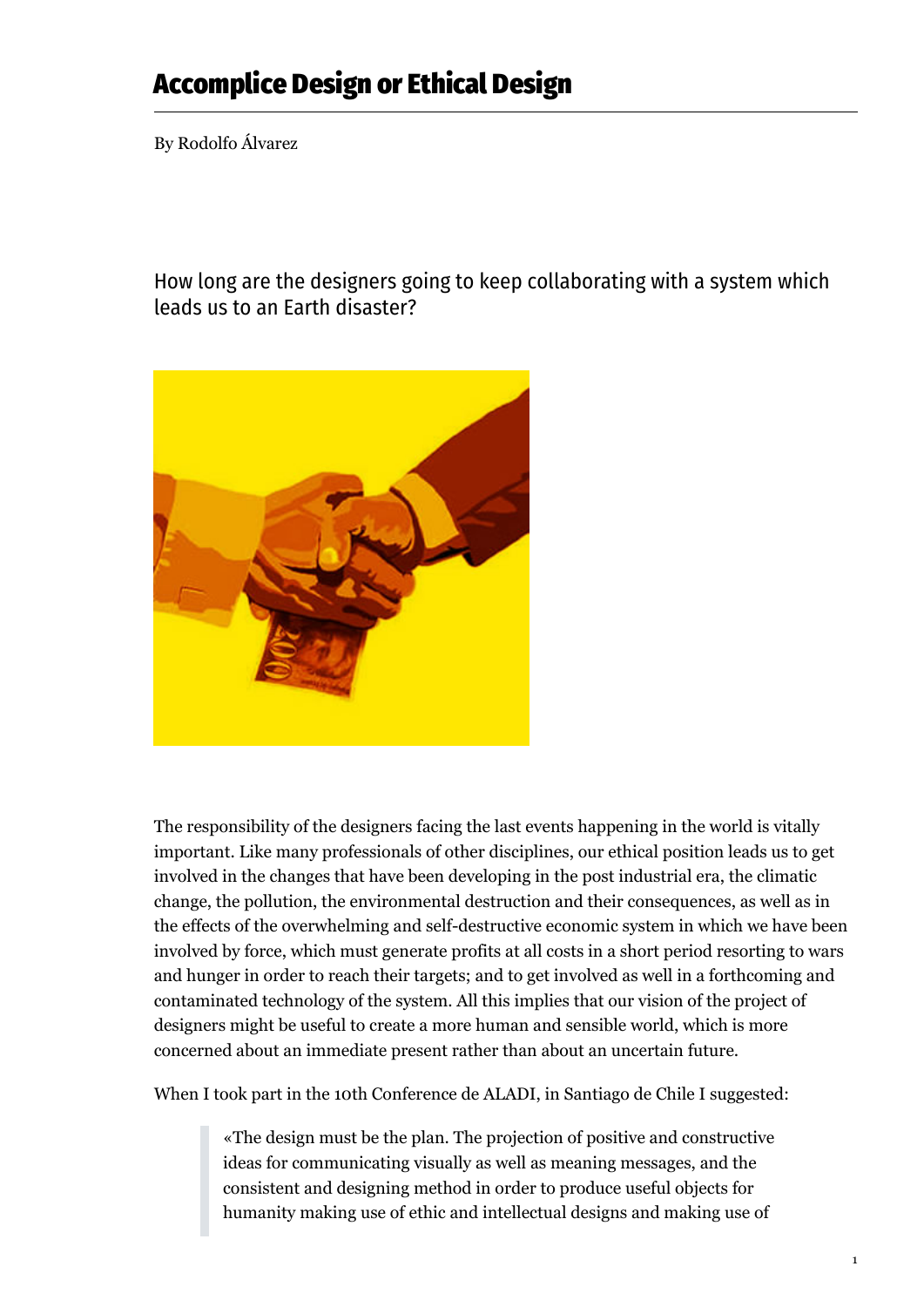material resources as well which are compatible with the environment and life. The communication design and the production design mustn't harm the ecosystem. In the same way they will not be able to invoke or to favor in defense of violence, war, ethnic, religious or political differences, abuse, lies and legal falsity, neither the genetic manipulation nor the human poverty, neither diseases or destruction, nor the consumption and redistribution of poisonous substances which destroy and pollute the environment. Fulfilling its original creative sense, design must benefit the human being and its environment in order to achieve a better quality of life and a spiritual growth».

Otl Aicher said in «El Mundo como Proyecto» («The World as a Project»):

«Designing means to establish between thinking and doing a mutual report. Aesthetics without ethics is closed to fraud, and not only its external form. The criterion of use includes social and ecological effects […] and also with invitations to enjoy everything today. The postwar is behind, as well as the Paris 1968 May Revolts and the times of social movements. We settle in the beauty even knowing that we will drown in the trash, and that the world is about to burst. Utopias of a new society are left behind too […]. The supreme merits of the meritocratic society are the embellishment, the styling and the design. We live so far in a society of a dressing design […]. Design consists in adapting products to the circumstances which are assigned to, and this means adapting them to the new circumstances. In a changing world products also need to change. The most serious is the situation of the world the most beautiful must look…»

Yves Zimmermann, 1991:

«We can also understand the world as a project, in other words, to the extent that the world is increasingly man-made world, is capable of being projected, that is, designed».

## **Queries**

The quality of the projects is the quality of the world and they should be the questions we should ask:

- What should we do about an imminent climatic disaster with the spaces, messages and products we design?
- How can we help to speed up or to slow down responsibly, leaving this state of hypnotic dream of fake virtual worlds the imposes us with technology, without worrying of the high-energy consumption?
- What does our ethic professional vision provide in the projects in order to be responsible with the environment and the humanity?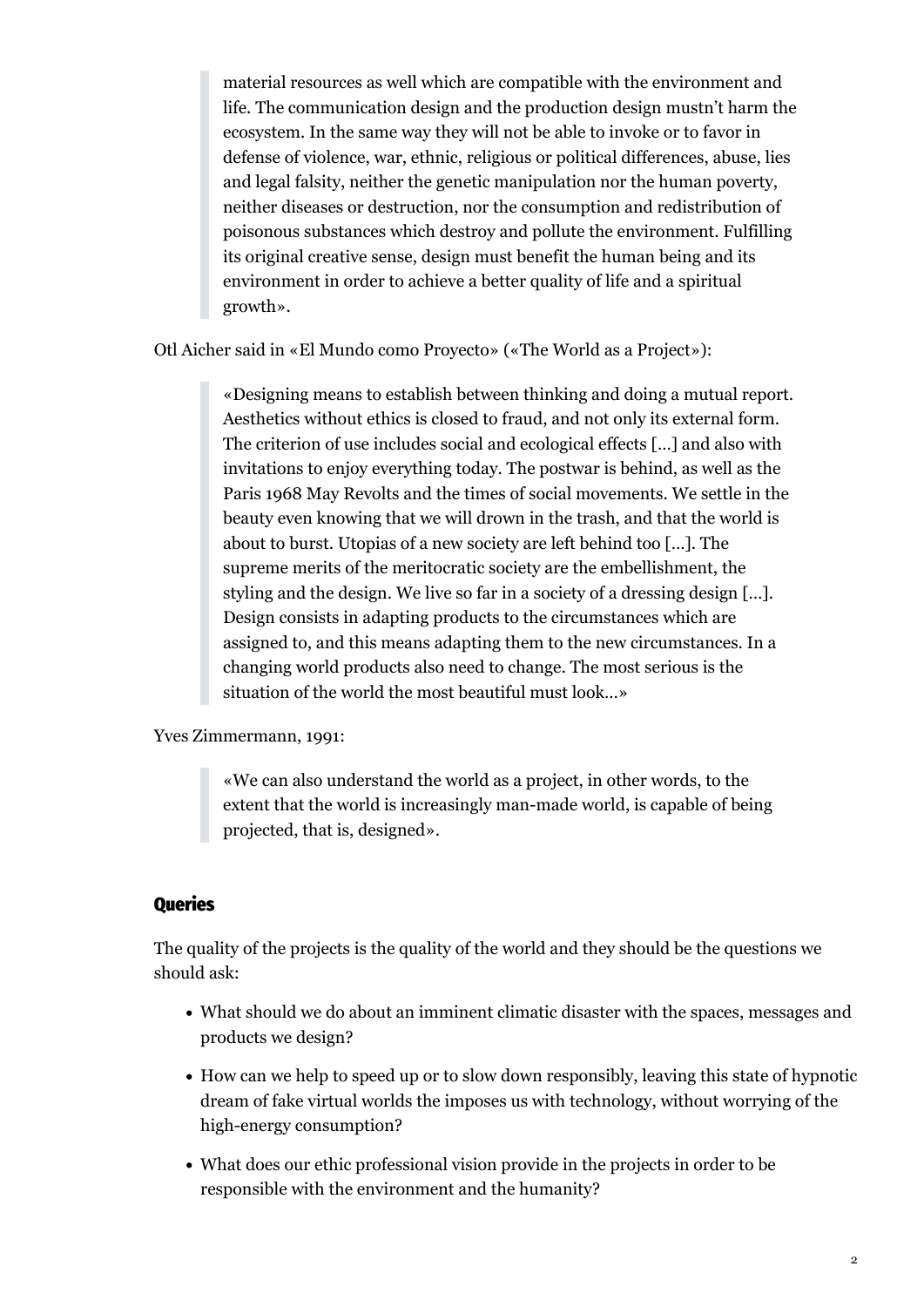If we contribute the least to help saving fishes from the rivers avoiding the excesses of printing inks from packages, the excessive use of paper to save the trees lost irrationally in Amazonia and the great amount of biodegradable materials that we use, we will be responsible with our earth and environment.

On the other hand, human values are also destroyed when we contribute with our messages the consumption of harmful substances, the commercial manipulation which benefits obscure interests, the falsity and hypocrisy of esthetical models that encourage to confer profits to traders who generate poverty without social behavior. They are the same who pay their raw material and manufactures at expense of hunger and poverty of the poorer countries. We refer to the great iconic brands from the First World that set their factories in the poorest areas and which pay poor wages, without neither social services nor safety. The ones that with their values of endless days don't even represent the 1% of the cost of their products in the markets, contaminating with their materials where there are no regulations that protect neither the human habitat nor the natural one, of course.

Providing the minimum of consciousness in every project, deflecting those messages subliminally with more information and culture, we will be headed to preventing the destruction, since only a reasonably ethic shared from every place, however humble however small; and joined in a great global convention with a committed education with new study plans which are not subordinated to the interests of companies, it will bring us in a responsible position of not being accomplices of the world we are destroying.

In the time we take to read this article, an equivalent to 120 football fields of forests are being destroyed and more than 120 tones of CO2 are being emitted to the atmosphere, and this is not a fantasy, but the reality of the world we live.

Published on 12/12/2013

## Bibliography:

- Otl Aicher, *OtlAicher, The World as Project,* Editorial Gustavo Gili, Barcelona 1991
- Yves Zimmermann of the prologue, The World as Project, Editorial Gustavo Gili, Barcelona 1991
- Rodolfo Fernández Alvarez in History of the industrial design in Latin America<sup> $\Box$ </sup>, Elina Pérez Urbaneja 2001

<sup>1.</sup> The swastika is a thousand-year-old symbol that represents the light and the creation. MichelAngebert: «The origin of the swastika gets lost in the night of the times, of luck that can consider him to be the most remote symbol used by the humanity ».